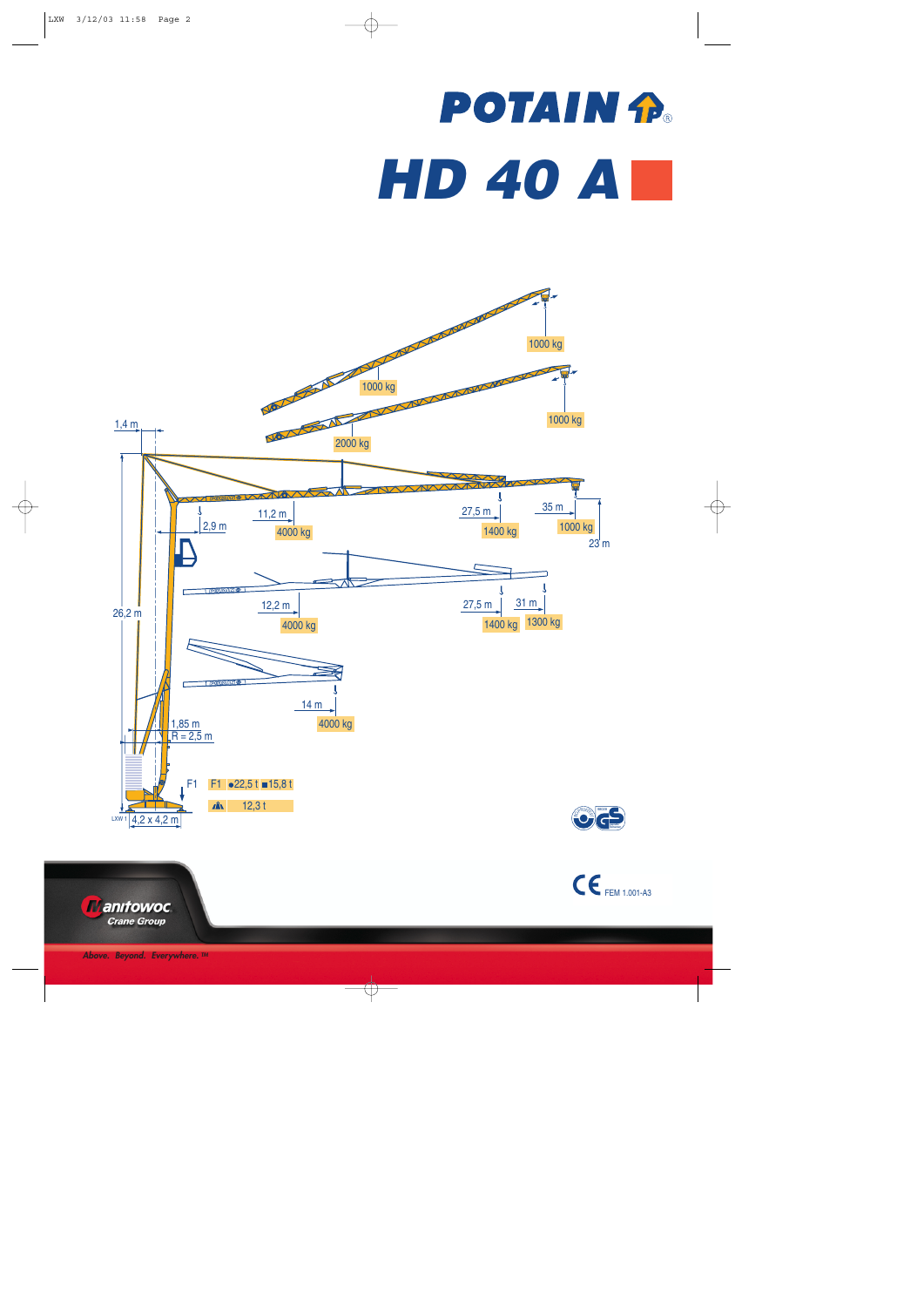| <b>Courbes de</b><br>charges<br>Lastkurven<br><b>Load diagrams</b> | PARTIES OF THE COMPANY OF THE COMPANY OF |                           |                 |  |      |                     |    |
|--------------------------------------------------------------------|------------------------------------------|---------------------------|-----------------|--|------|---------------------|----|
| Curvas de<br>cargas<br>Curve di carico                             | 35 <sub>m</sub><br>$\wedge \wedge$       | $2.9 \blacktriangleright$ | 14 m<br>4000 kg |  | 11.2 | 12<br>4000 3695 335 | 13 |
| Curva de cargas<br>LXW <sub>1</sub>                                | 31 <sub>m</sub><br>$\wedge$ $\wedge$     | $2.9 \blacktriangleright$ | 14 m<br>4000 kg |  |      | 12.2<br>4000 370    | 13 |



35/31 m 2,9 ► 14 m

4000 kg



4000 3695 3350 3060 2810 2600 2415 2255 2115 1985 1770 1595 1445 1320 1265 1165 1080 1000 kg 16 17 14 15 18 19 20 22 24 26 28 29 31 33 35 m 16 17 14 15 13 12,2 18 19 2880 2680 3380 3700 4000 3110 2500 2345 2205 1965 1770 1610 1470 1410 1300 kg 20 22 24 26 28 29 31 m



16 17 14 15 13 12 11,6 18 19 20 22 24 26 27,5 m 4000 3820 3460 3165 2910 2690 2500 2335 2190 2060 1835 1650 1500 1400 kg



## **HD 40 A**

| HD 40 A                   |                                                                                |                                                                                        |                                                                                           |                                                                               |                                                                                                 | FVIATN 12                                                                         |
|---------------------------|--------------------------------------------------------------------------------|----------------------------------------------------------------------------------------|-------------------------------------------------------------------------------------------|-------------------------------------------------------------------------------|-------------------------------------------------------------------------------------------------|-----------------------------------------------------------------------------------|
|                           |                                                                                | D.                                                                                     | <b>GB</b>                                                                                 | CE.                                                                           |                                                                                                 |                                                                                   |
| $\sqrt{2}$                | <b>Chariot distributeur</b>                                                    | Verfahrbare Laufkatze                                                                  | <b>Traversing trolley</b>                                                                 | Carro distribuidor                                                            | Carrellino distributore                                                                         | Carro distribuidor                                                                |
| $\triangle$ <sub>CC</sub> | Chariot distributeur et<br>courbes de charges                                  | Verfahrbare Laufkatze und<br>Lastkurven                                                | Traversing trolley and load<br>diagrams                                                   | cargas                                                                        | Carro distribuidor y curvas de Carrellino distributore e curve<br>di carico                     | Carro distribuidor e curva de<br>cargas                                           |
|                           | Réactions en service                                                           | Reaktionskräfte in Betrieb                                                             | Reactions in service                                                                      | Reacciones en servicio                                                        | Reazioni in servizio                                                                            | Reaccões em servico                                                               |
|                           | Réactions hors service                                                         | Reaktionskräfte außer Betrieb                                                          | Reactions out of service                                                                  | Reacciones fuera de servicio                                                  | Reazioni fuori servizio                                                                         | Reaccões fora de servico                                                          |
| $\mathbf{A}$              | A vide sans lest (ni train de<br>transport) avec flèche et<br>hauteur maximum. | Ohne Last, Ballast (und<br>Transportachse), mit<br>Maximalausleger und<br>Maximalhöhe. | Without load, ballast (or<br>transport axles), with<br>maximum jib and maximum<br>height. | Sin carga, sin lastre, (ni tren<br>de transporte), flecha y altura<br>máxima. | A vuoto, senza zavorra (ne<br>assali di trasporto) con<br>braccio massimo e altezza<br>massima. | Sem carga (nem trem de<br>transporte) - sem lastro com<br>lança e altura máximas. |

## DATAIN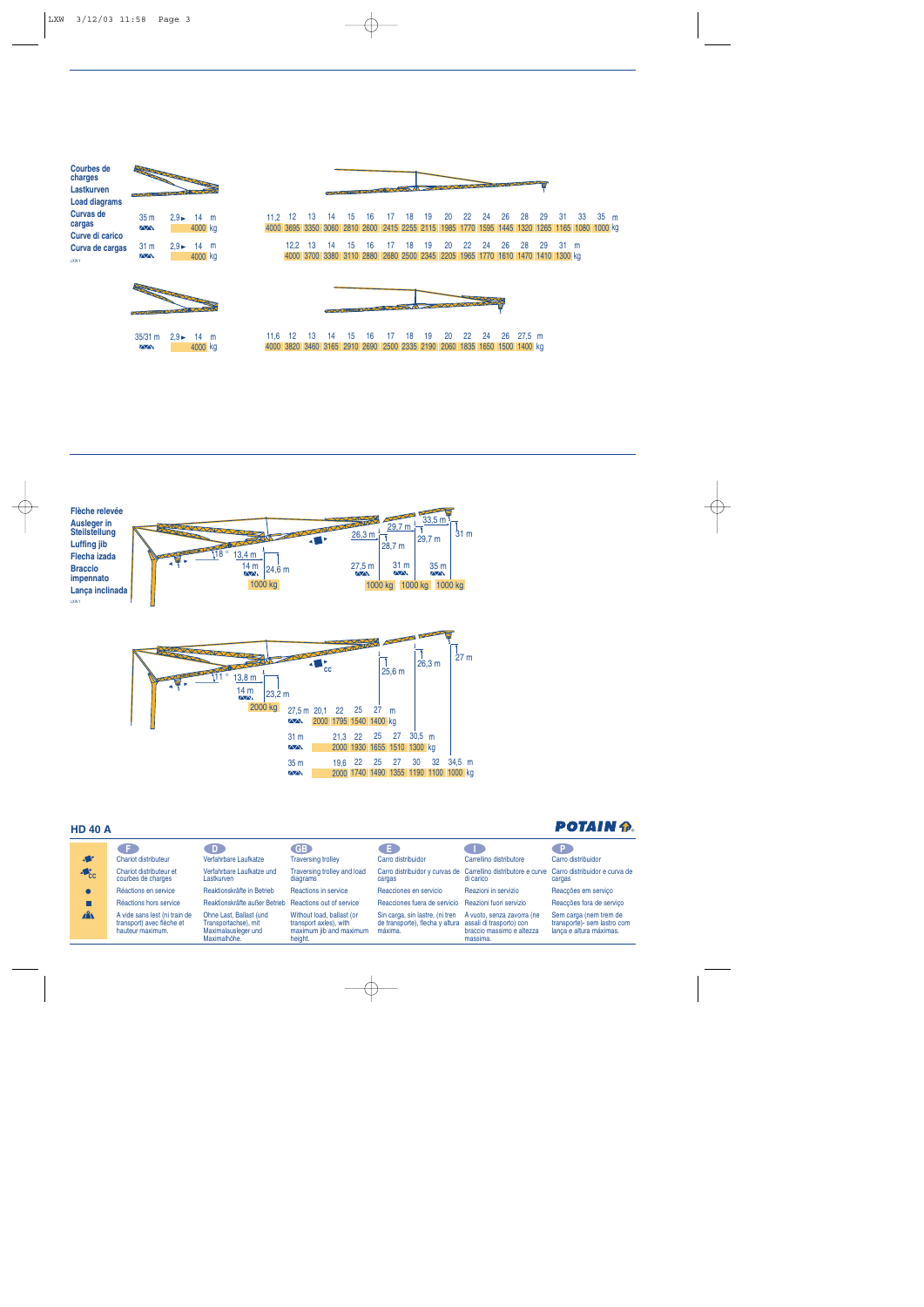| <b>Mécanismes</b><br><b>Antriebe</b><br><b>Mechanisms</b> |                                                        |                  |                                     |      |                                      |           | M    |      |         | $ch - PS$<br>hp | kW   |     |                |
|-----------------------------------------------------------|--------------------------------------------------------|------------------|-------------------------------------|------|--------------------------------------|-----------|------|------|---------|-----------------|------|-----|----------------|
| <b>Mecanismos</b><br><b>Meccanismi</b>                    |                                                        | <b>15 LVF 10</b> | m/min                               | 5    | 27                                   | 43        | 53   | 2,5  | 13,5    | 21,5            | 26,5 | 15  | 11             |
| <b>Mecanismos</b>                                         |                                                        |                  | kg                                  | 2000 | 2000                                 | 1250      | 1000 | 4000 | 4000    | 2500            | 2000 |     |                |
| LXW <sub>1</sub>                                          | $\overline{\mathbf{v}}$                                | <b>15 RPC 10</b> | m/min                               | 9    | 27                                   |           | 54   | 4,5  | 13,5    |                 | 27   | 15  | 11             |
|                                                           |                                                        |                  | kg                                  | 2000 | 2000                                 |           | 1000 | 4000 | 4000    |                 | 2000 |     |                |
|                                                           | ◂▉▸<br>m/min<br>3 D <sub>2</sub> V <sub>5</sub>        |                  |                                     |      |                                      | $21 - 42$ |      |      |         |                 |      | 2,7 | $\overline{2}$ |
|                                                           | $\bigodot$                                             | <b>RVF 2 30</b>  | $0 \rightarrow 0,2 \rightarrow 0,8$ |      |                                      |           |      |      |         |                 |      | 2,2 |                |
|                                                           | $\blacktriangleleft$<br><b>IEC 38</b><br><b>CEI 38</b> |                  |                                     |      | <b>kVA</b>                           |           |      |      |         | íĵ.             |      |     |                |
| 400 V(+6% -10%) 50 Hz                                     |                                                        |                  |                                     |      | 15 LVF 10:20 kVA<br>15 RPC 10:20 kVA |           |      |      | 2000/14 |                 |      |     |                |



Conforme aux directives CEE sur le niveau acoustique Gemäss EWG-Richtlinien für den Schall-Leistungspege Katzfahren Schwenken **Trolleying** Slewing In compliance with the EEC Instructions on noise level Distribución Orientación Conforme con las directivas CEE sobre el nivel acustico Ditribuzione Rotazione Conforme alle direttive CEE sul livello acustico

**Orientation** 

 $\sum_{i=1}^{\infty}$ 

Rotação Conforme as directivas CEE sobre o nível acústico